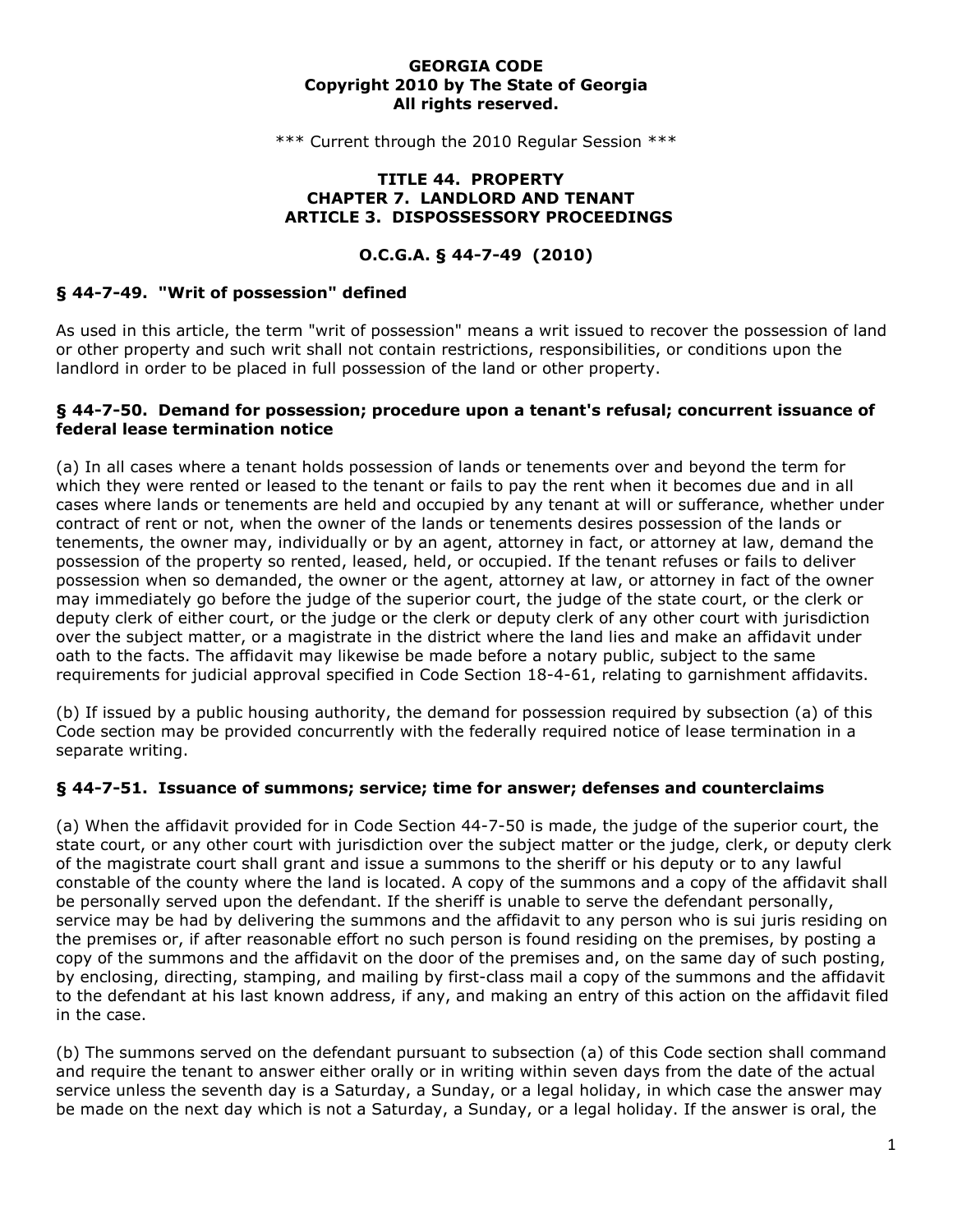substance thereof shall be endorsed on the dispossessory affidavit. The answer may contain any legal or equitable defense or counterclaim. The landlord need not appear on the date of the tenant's response. The last possible date to answer shall be stated on the summons.

(c) If service is by posting a copy of the summons and the affidavit on the door of the premises and mailing a copy of the summons and the affidavit to the defendant, as provided in subsection (a) of this Code section, the court shall have jurisdiction to enter a default judgment for possession of the premises in the absence of an answer being filed, but in such instance a default judgment for money owed may not be entered unless the defendant files an answer or otherwise makes an appearance in the case.

# **§ 44-7-52. When tender of payment by tenant serves as complete defense**

(a) Except as provided in subsection (c) of this Code section, in an action for nonpayment of rent, the tenant shall be allowed to tender to the landlord, within seven days of the day the tenant was served with the summons pursuant to Code Section 44-7-51, all rents allegedly owed plus the cost of the dispossessory warrant. Such a tender shall be a complete defense to the action; provided, however, that a landlord is required to accept such a tender from any individual tenant after the issuance of a dispossessory summons only once in any 12 month period.

(b) If the court finds that the tenant is entitled to prevail on the defense provided in subsection (a) of this Code section and the landlord refused the tender as provided under subsection (a) of this Code section, the court shall issue an order requiring the tenant to pay to the landlord all rents which are owed by the tenant and the costs of the dispossessory warrant within three days of said order. Upon failure of the tenant to pay such sum, a writ of possession shall issue. Such payment shall not count as a tender pursuant to subsection (a) of this Code section.

(c) For a tenant who is not a tenant under a residential rental agreement as defined in Code Section 44-7- 30, tender and acceptance of less than all rents allegedly owed plus the cost of the dispossessory warrant shall not be a bar nor a defense to an action brought under Code Section 44-7-50 but shall, upon proof of same, be considered by the trial court when awarding damages.

# **§ 44-7-53. When writ of possession issued; trial of issues; possession pending trial**

(a) If the tenant fails to answer as provided in subsection (b) of Code Section 44-7-51, the court shall issue a writ of possession instanter notwithstanding Code Section 9-11-55 or Code Section 9-11-62. The court, without the intervention of a jury, shall not require any further evidence nor hold any hearings and the plaintiff shall be entitled to a verdict and judgment by default for all rents due as if every item and paragraph of the affidavit provided for in Code Section 44-7-50 were supported by proper evidence.

(b) If the tenant answers, a trial of the issues shall be had in accordance with the procedure prescribed for civil actions in courts of record except that if the action is tried in the magistrate court the trial shall be had in accordance with the procedures prescribed for that court. Every effort should be made by the trial court to expedite a trial of the issues. The defendant shall be allowed to remain in possession of the premises pending the final outcome of the litigation; provided, however, that, at the time of his answer, the tenant must pay rent into the registry of the court pursuant to Code Section 44-7-54.

## **§ 44-7-54. Payment of rent and utility payments into court; issuance of writ upon failure to pay; disposition of funds**

(a) In any case where the issue of the right of possession cannot be finally determined within two weeks from the date of service of the copy of the summons and the copy of the affidavit, the tenant shall be required to pay into the registry of the trial court:

(1) All rent and utility payments which are the responsibility of the tenant payable to the landlord under terms of the lease which become due after the issuance of the dispossessory warrant, said rent and utility payments to be paid as such become due. If the landlord and the tenant disagree as to the amount of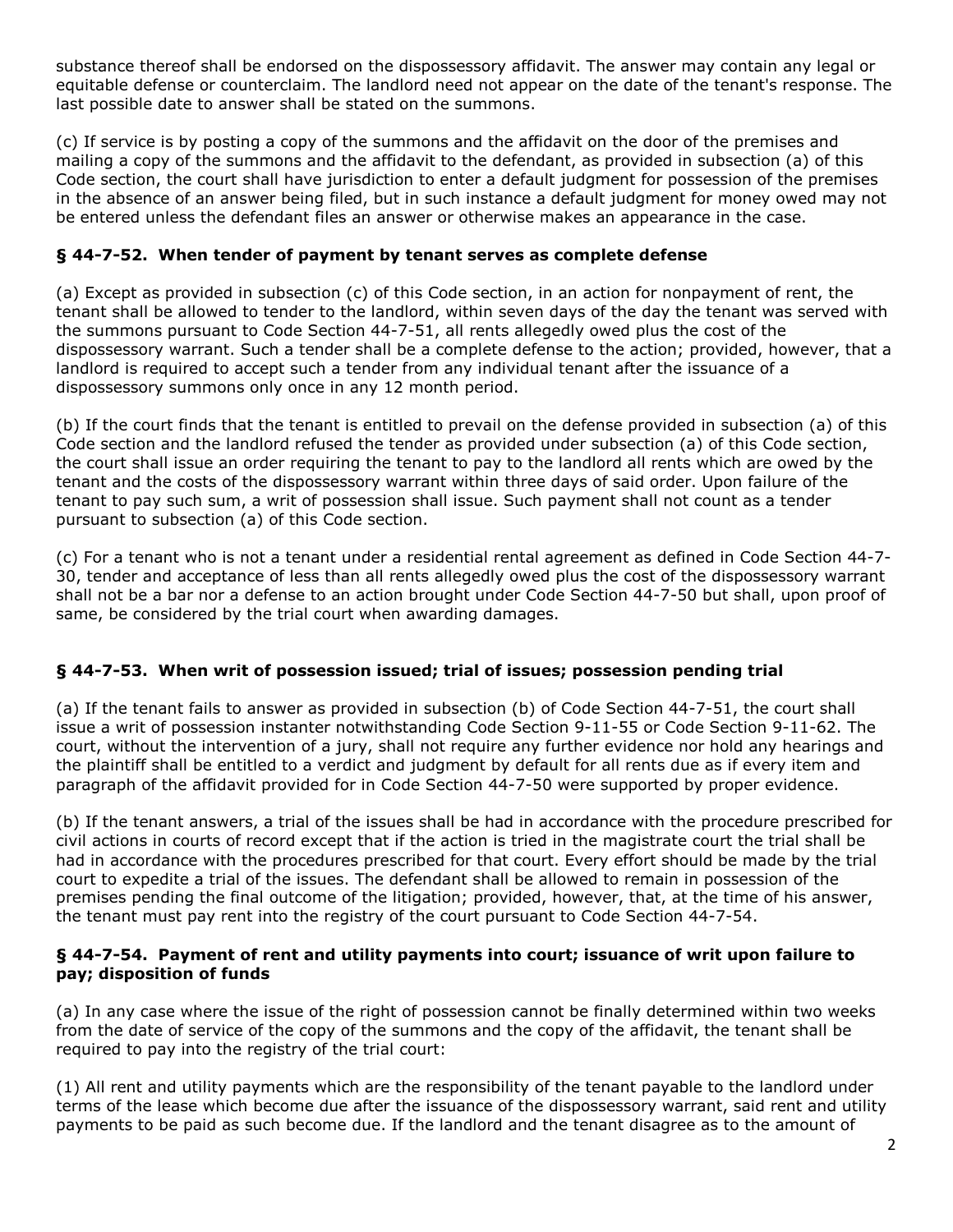rent, either or both of them may submit to the court any written rental contract for the purpose of establishing the amount of rent to be paid into the registry of the court. If the amount of rent is in controversy and no written rental agreement exists between the tenant and landlord, the court shall require the amount of rent to be a sum equal to the last previous rental payment made by the tenant and accepted by the landlord without written objection; and

(2) All rent and utility payments which are the responsibility of the tenant payable to the landlord under terms of the lease allegedly owed prior to the issuance of the dispossessory warrant; provided, however, that, in lieu of such payment, the tenant shall be allowed to submit to the court a receipt indicating that payment has been made to the landlord. In the event that the amount of rent is in controversy, the court shall determine the amount of rent to be paid into court in the same manner as provided in paragraph (1) of this subsection.

(b) If the tenant should fail to make any payment as it becomes due pursuant to paragraph (1) or (2) of subsection (a) of this Code section, the court shall issue a writ of possession and the landlord shall be placed in full possession of the premises by the sheriff, the deputy, or the constable.

(c) The court shall order the clerk of the court to pay to the landlord the payments claimed under the rental contracts paid into the registry of the court as said payments are made; provided, however, that, if the tenant claims that he or she is entitled to all or any part of the funds and such claim is an issue of controversy in the litigation, the court shall order the clerk to pay to the landlord without delay only that portion of the funds to which the tenant has made no claim in the proceedings or may make such other order as is appropriate under the circumstances. That part of the funds which is a matter of controversy in the litigation shall remain in the registry of the court until a determination of the issues by the trial court. If either party appeals the decision of the trial court, that part of the funds equal to any sums found by the trial court to be due from the landlord to the tenant shall remain in the registry of the court until a final determination of the issues. The court shall order the clerk to pay to the landlord without delay the remaining funds in court and all payments of future rent made into court pursuant to paragraph (1) of subsection (a) of this Code section unless the tenant can show good cause that some or all of such payments should remain in court pending a final determination of the issues.

## **§ 44-7-55. Judgment; writ of possession; landlord's liability for wrongful conduct; distribution of funds paid into court; personal property**

(a) If, on the trial of the case, the judgment is against the tenant, judgment shall be entered against the tenant for all rents due and for any other claim relating to the dispute. The court shall issue a writ of possession, both of execution for the judgment amount and a writ to be effective at the expiration of seven days after the date such judgment was entered, except as otherwise provided in Code Section 44- 7-56.

(b) If the judgment is for the tenant, he shall be entitled to remain in the premises and the landlord shall be liable for all foreseeable damages shown to have been caused by his wrongful conduct. Any funds remaining in the registry of the court shall be distributed to the parties in accordance with the judgment of the court.

(c) Any writ of possession issued pursuant to this article shall authorize the removal of the tenant or his or her personal property or both from the premises and permit the placement of such personal property on some portion of the landlord's property or on other property as may be designated by the landlord and as may be approved by the executing officer; provided, however, that the landlord shall not be a bailee of such personal property and shall owe no duty to the tenant regarding such personal property. After execution of the writ, such property shall be regarded as abandoned.

# **§ 44-7-56. Appeal; possession and payment of rent pending appeal**

Any judgment by the trial court shall be appealable pursuant to Chapters 2, 3, 6, and 7 of Title 5, provided that any such appeal shall be filed within seven days of the date such judgment was entered and provided, further, that, after the notice of appeal is filed with the clerk of the trial court, the clerk shall